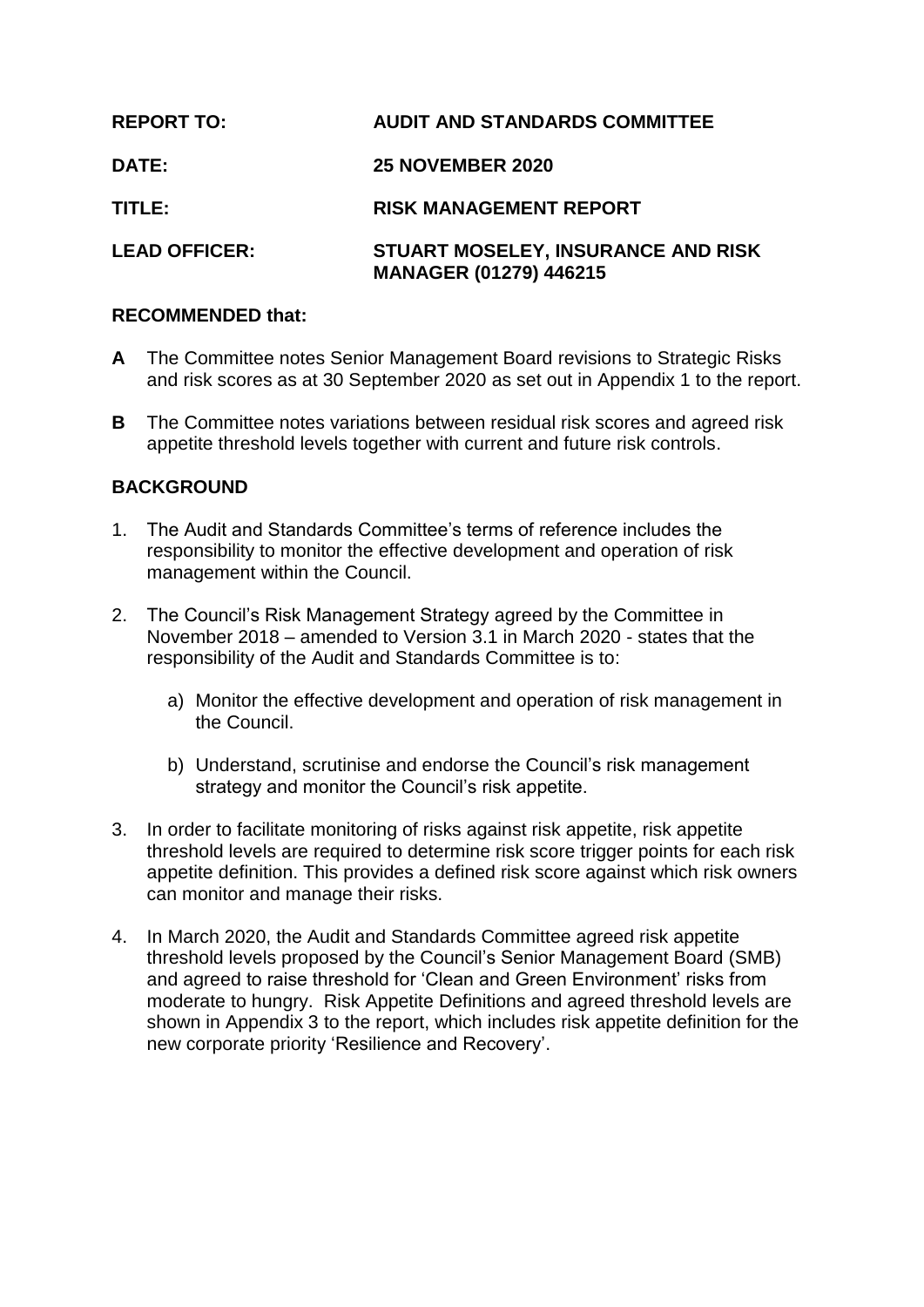# **STRATEGIC RISKS UPDATE AS AT 30 SEPTEMBER 2020**

- 5. In July 2020, a risk workshop was undertaken with the SMB to ensure the Council's Strategic Risks were still satisfactorily aligned with the Corporate Plan Priorities and Principles.
- 6. Appendix 1 details the Council's Strategic Risk Register as amended in July 2020 together with risk scores as at 30 September 2020.
- 7. It was agreed that Risk 'CR05 Inability to fulfill Community Leadership role' should be amended into two parts:
	- a) CR05 Linked to priority 'Wellbeing and Social inclusion': Community Wellbeing risk – health, crime, heritage
	- b) New risk CR10 linked to principle 'Being the Community Leader': strategic risk relating to climate, lobbying, town centre award, high street funding. It was agreed this risk should be owned by the Chief **Executive**
- 8. Risk 'CR03 Lack of Suitable Housing Mix' has been amended to 'CR03 Lack of suitable housing numbers and mix of housing'. It was agreed that CR03 previously did not fully reflect the issue since it is about lack of suitable housing growth and mix of housing. The amendments are now felt to better reflect the risk around supply and demand for an evolving community.
- 9. It was agreed there was crossover between 'CR06 Lack of Resources and Capacity, Council and key partners' and 'CR09 - Provision of repairs, maintenance landscape and street scene services' which both link to priority 'Clean and Green Environment'. CR09 also links to priority 'More and Better Housing'. It was agreed to further separate the two risks so that the two Heads of Service are not reporting on the same thing. It was also agreed these risks are strictly about service delivery, not the organisations involved in that delivery.
- 10. The principle 'Equalities and Fairness did not have a strategic risk so a new risk 'CR08 - Equality and Diversity' has been created which includes reference to modern slavery, living wage, diversity, resident involvement in decision making and transparency and will tie in to the corporate equality policy.
- 11. It was agreed that risk 'CR08 Information Governance and Data Compliance' is not a strategic risk but should be recorded at service operational level. This has therefore been replaced with the new Equality and Diversity risk as detailed above in this report.
- 12. The old risk CR08 was previously reflected against a priority named as 'Discharge of Statutory Duties'. It was reflected that there is a need for discharge of statutory duties as a priority in the Corporate Plan and to document the associated risks. For example, Development Management has specific government targets on processing planning applications. Planning powers could be removed from council if not complied with. There are similar targets and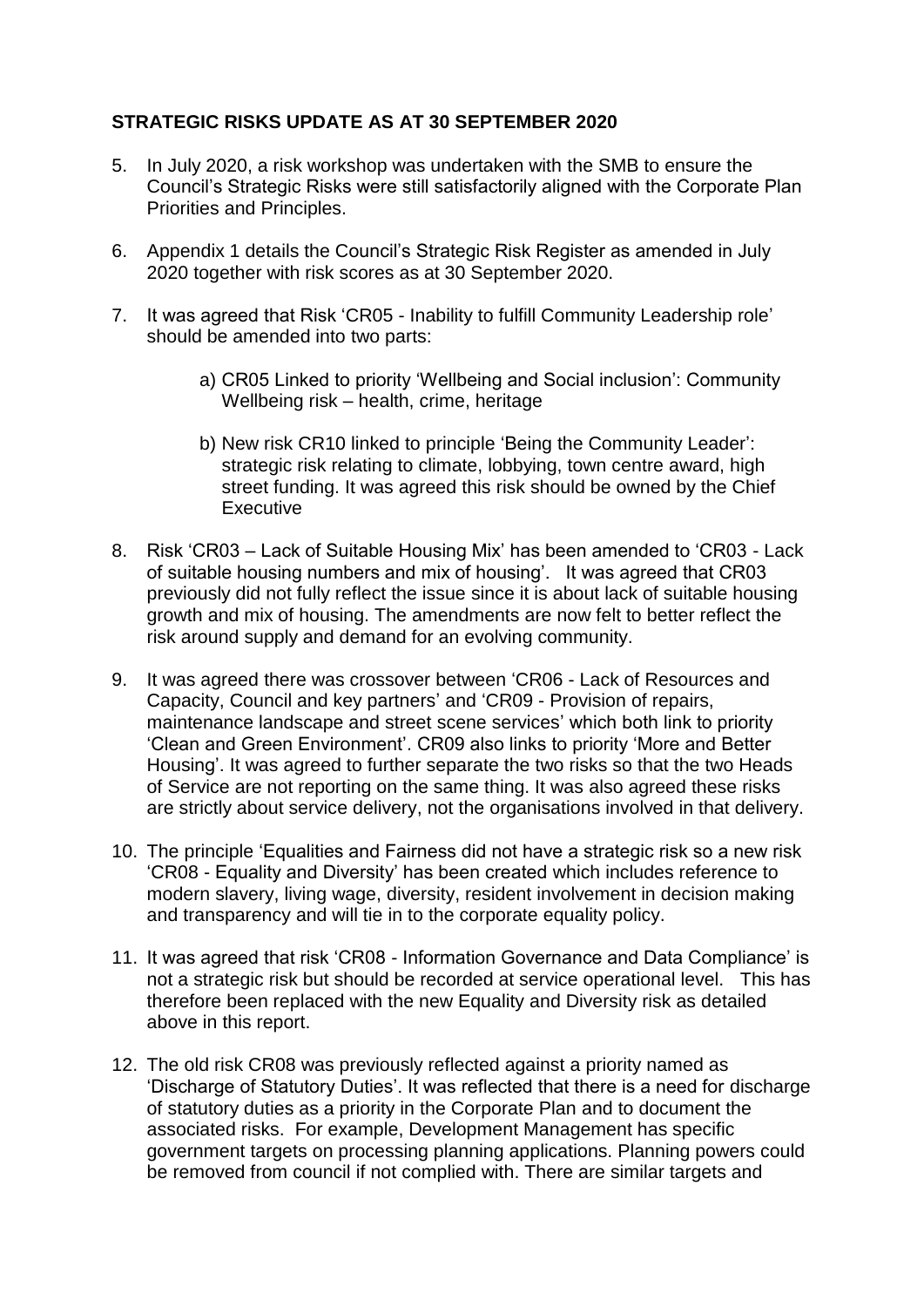statutory compliance across Services not currently reflected in the risk register or Corporate Plan. SMB agreed this was a significant risk which needs to be captured. The Head of Governance will address this in the review of the Corporate Plan via Policy and Performance.

- 13. SMB also recognised that Business Continuity was not being recorded as a risk at strategic level. Covid-19 emergency response and recovery has highlighted the requirement to record and monitor Business Continuity risks with a mechanism linking down to service level business continuity. It was agreed to create a new strategic risk 'CR11 - Business Resilience' which links to the new corporate priority 'Resilience and Recovery'. In order to better reflect the diverse range of business continuity risks, it should be noted that CR11 is set out with sub-risks which impact on it as follows:
	- a) Meteorological (e.g. extreme temperatures hot and cold- flood, lightning, snow and ice, storms);
	- b) Biological (Food-borne illnesses, Infectious/communicable/epidemic/pandemic diseases);
	- c) Accidental *human* Cause (building/structure collapse, entrapment, explosion/fire, fuel/resource shortage, hazardous material spill or release, equipment failure, transportation incident, unavailability of key employees);
	- d) Intentional *human* Cause (arson, bomb threat, demonstrations/civil disturbance/riot, acts of war, cyber security incidents, robbery/theft/fraud, strike or labour dispute, suspicious package, terrorism, vandalism/sabotage);
	- e) Technological (Hardware, software and network connectivity interruption, disruption or failure, utility interruption, disruption or failure)

## **STRATEGIC RISKS COMPARED WITH RISK APPETITE**

- 14. Appendix 2 compares the Council's strategic risks with the agreed risk appetite threshold for linked council priorities and principles.
- 15. Risk Appetite for the new objective Business Resilience is suggested as being 'Open'. This is defined as "We prefer to seek low to moderate risk options to ensure business resilience. However, we acknowledge that when faced with unexpected business interruptions, it is sometimes necessary to accept higher levels of risk to ensure recovery is achieved quickly to minimise disruption to Council services."
- 16. It is important to remember that review of risk appetite and their respective thresholds is an iterative process. Whilst the thresholds facilitate monitoring of risks in a more structured way, it is also important to recognise that the limits and triggers require calibrating as well. Therefore, a review of risks against risk appetite should not only consider whether the risk has adequate controls but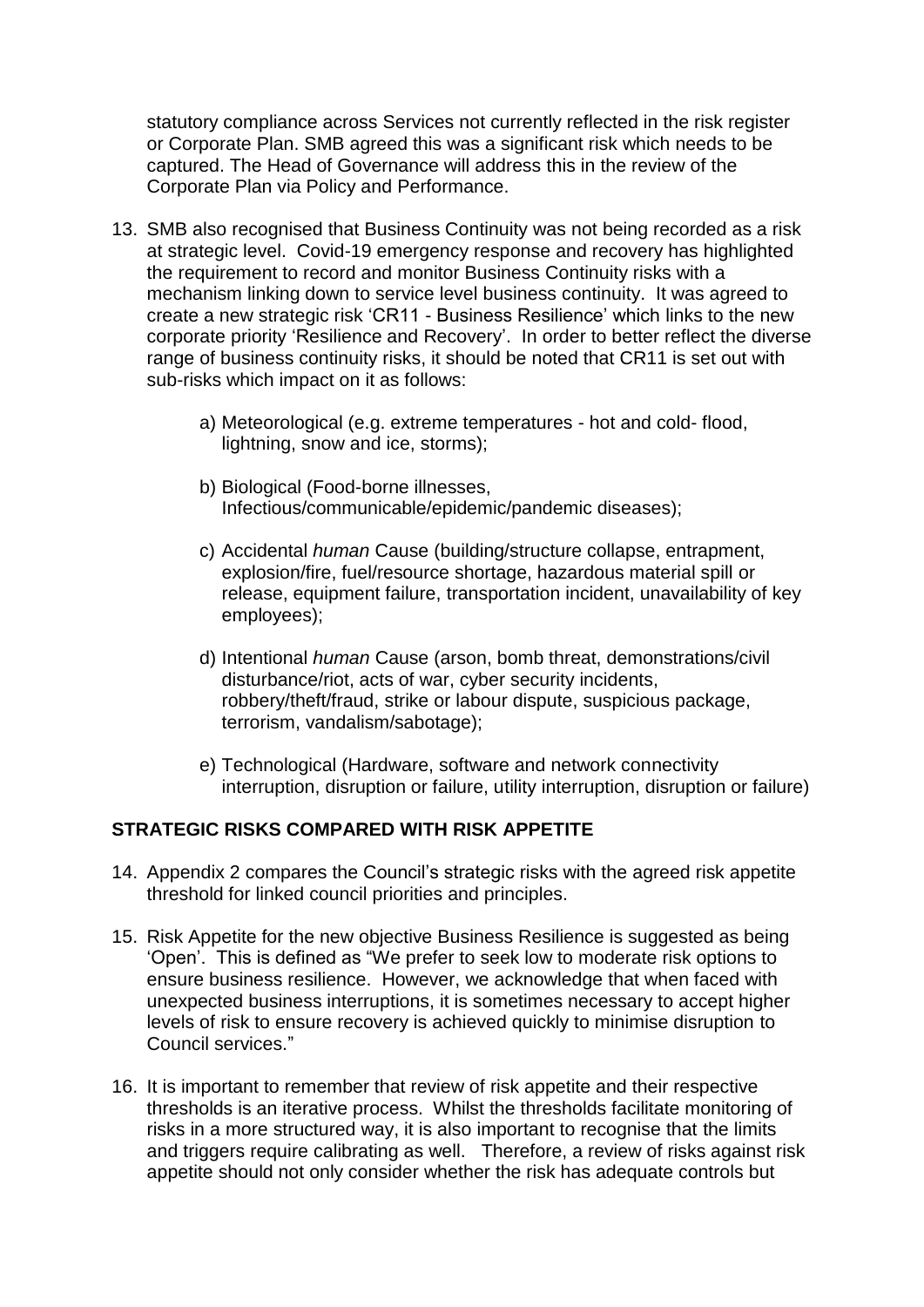should also consider whether the threshold for the risk appetite definition has been set at the correct level.

- 17. Furthermore, risks which exceed the risk appetite threshold may not necessarily be poorly controlled but may be subject to factors outside the Council's control.
- 18. While the additional actions and controls have been stated for each risk, several strategic risks are currently significantly higher than the Council's risk appetite. It is therefore of merit to provide some additional commentary as follows (Appendix 4 – Risk Rating Matrix has been attached for purposes of explanation of likelihood and impact levels):
	- a) CR01 Financial Resilience (+13): the Council has stated its risk appetite as 'Cautious' which provides for a threshold level of 5 (Likelihood 2, Impact 2). In terms of the Risk Matrix, likelihood of the risk materializing has only moved one level from unlikely to moderate. However, the impact to the Council should the risk materialize is now perceived to be at level 4 'Major'. There are strong financial controls and monitoring but the current risk level reflects the concerns around the Covid-19 epidemic, Government fiscal policy and the possible future requirement to call upon council reserves. The council has approved a three year MTFP which reflects that there are projected budget gaps over the period 2022/23 subject to the outcomes of the anticipated Government funding review.
	- b) CR06 Lack of Resources and Capacity, Council and key partners (+10): it should be noted it is perceived that the additional risk controls to be implemented recognise that the foreseeable risk score will be reduced by 9. The current risk score reflects that, whilst repairs and maintenance have been reinstated following issues presented by Covid-19, the landscapes programme is still subject to ongoing challenges which are being addressed.
	- c) CR08 Equality and Diversity (+10): the current risk score shows that, whilst likelihood of the risk materialising remains in line with risk appetite threshold, it is perceived that impact from the risk materializing would be more severe. This reflects the possible increased level of complaints and possible reputational damage should such risks materialise.
- 19. It is also worth noting that CR11 Business Resilience risk score is 13 which is the threshold level for 'Open' risk appetite. Given the challenges faced through the Covid-19 pandemic, the Council has applied itself well to address both strategic and operational issues to ensure continuity of services and keep this strategic risk under control.